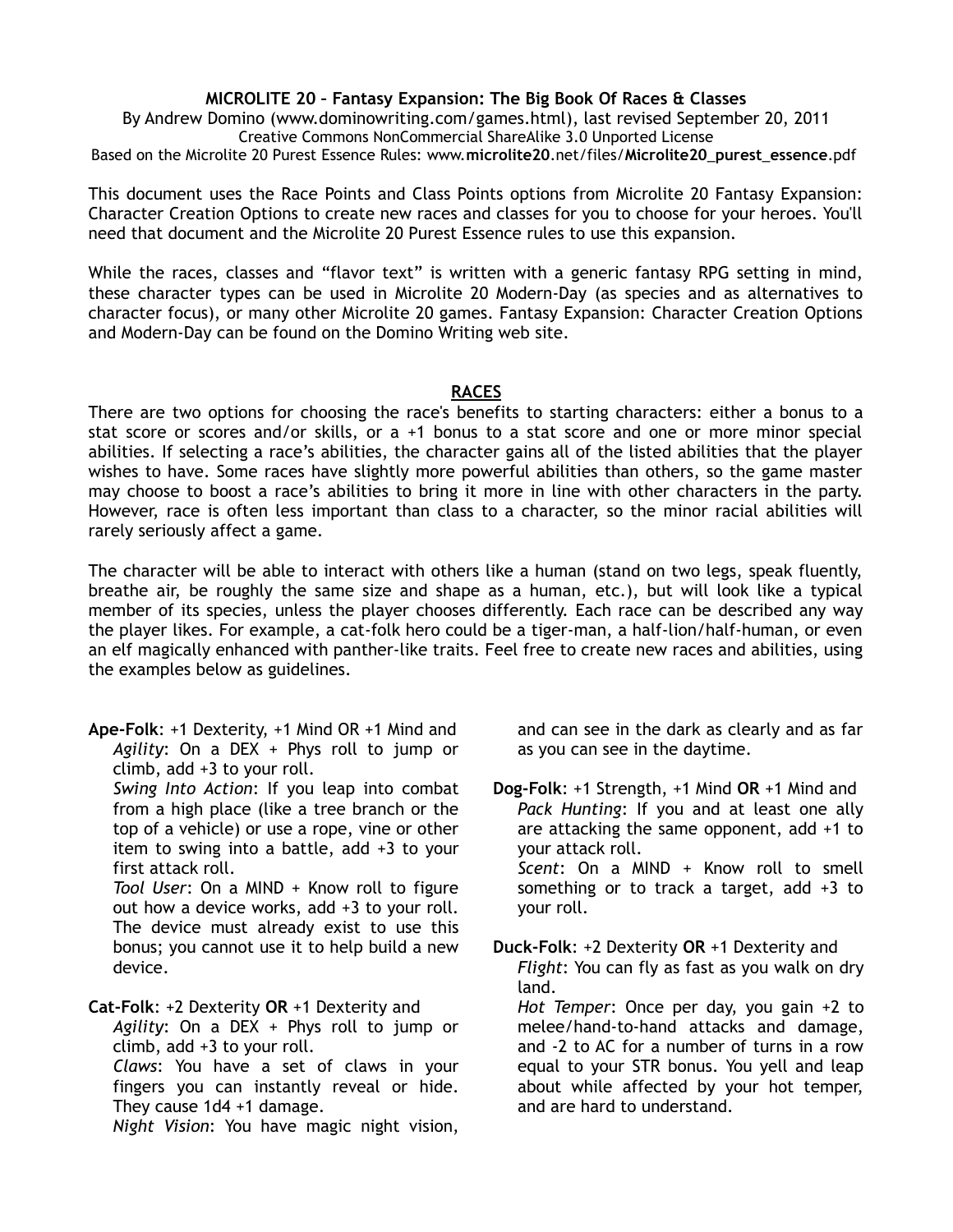## **Dwarf**: +2 Strength **OR** +1 Strength and

*Night Vision*: You have magic night vision, and can see in the dark as clearly and as far as you can see in the daytime.

*Stand Fast*: If an enemy attempts to knock you down or push you in any direction, make a STR + Phys +3 roll (DC is enemy's STR + Phys). On a success, the enemy's attempt fails, and you stay in place.

**Elephant-Folk**: +2 Strength **OR** +1 Strength and *Stampede*: If you try to knock down an enemy or shove an opponent out of the way, roll STR + Phys and add +3.

*Tusks*: You can make a melee/hand-to-hand attack with your tusks, causing 1d8 damage.

**Elf, Drow**: +2 Dexterity **OR** +1 Dexterity and

*Poison*: All of your attacks using weapons cause an additional 1 point of poison damage.

*Spider-Kin*: You will never be attacked by a spider-type monster, and can even ride them with a DEX + Surv roll.

**Elf, Fairytale**: +1 Dexterity, +1 Mind **OR** +1 Dexterity and

*Crafty*: Your people are the absolute masters of one kind of craft  $-$  baking cookies, cobbling shoes, creating winter holiday gifts, etc. Select a craft when you choose this ability. As long as you have access to the appropriate materials and a suitable amount of time, you can create a non-living item of your selected craft (you cannot create monsters, for example). It cannot be used in combat, but otherwise your creation will always be the best of its type: the tastiest cookies, the most durable shoes, etc. You also have a  $+3$  bonus to any stat  $+$  skill roll related to your craft (for example, MIND + Know to identify which ingredients are in a cookie).

*Small*: You are smaller than the average human, which may affect your movement rate and other abilities.

## **Elf, High**: +2 Mind **OR** +1 Mind and

*Magical Step*: Once per battle, instead of your regular move, you can teleport to any open spot you can see from your current location, within 50 feet (10 spaces).

*Night Vision*: You have magic night vision,

and can see in the dark as clearly and as far as you can see in the daytime.

**Elf, Wood**: This race can also be used for may queens (plant-folk). +2 Dexterity **OR** +1 Dexterity and *Wilderness Mastery*: When in a natural, tree-filled location like a forest or jungle (but not mountains or oceans), add +3 to any stat + skill roll that involves nature, like DEX + Subt to hide in the trees, or MIND + Surv to track an enemy. This bonus is not applied to attack rolls.

**Fish-Folk**: This race can also be used for merfolk (mermen and mermaids). +2 Dexterity **OR** +1 Dexterity and *Underwater*: You can swim as fast as you walk on dry land, and can breathe underwater without special gear. *Water Native*: Add +3 to any roll to move silently, run or escape capture (usually DEX + Subt), but only when you are in water.

**Frog-Folk**: +2 Dexterity **OR** +1 Dexterity and *Hop*: If you are attempting to leap a long distance, add +3 to your DEX + Phys roll. *Small*: You are smaller than the average human, which may affect your movement rate and other abilities.

*Tongue Lashing*: You can make a melee/hand-to-hand attack with your tongue, causing your opponent to be distracted and lose its next turn. This ability can only be used 2 times per day, succeed or fail.

*Underwater*: You can swim as fast as you walk on dry land, and can breathe underwater without special gear.

**Ghost** or **Revenant**: +1 Dexterity, +1 Mind **OR** +1 Mind and *Ethereal*: You have +2 AC against attacks not specifically designed to harm ethereal creatures like ghosts (do not add this bonus against magic weapons). You can pass through obstacles, including other creatures, without being slowed in any way.

**Gnome, Rock**: These abilities can also be used for faeries, like pixies, sprites, redcaps and leprechauns. +1 Dexterity, +1 Mind **OR** +1 Dexterity and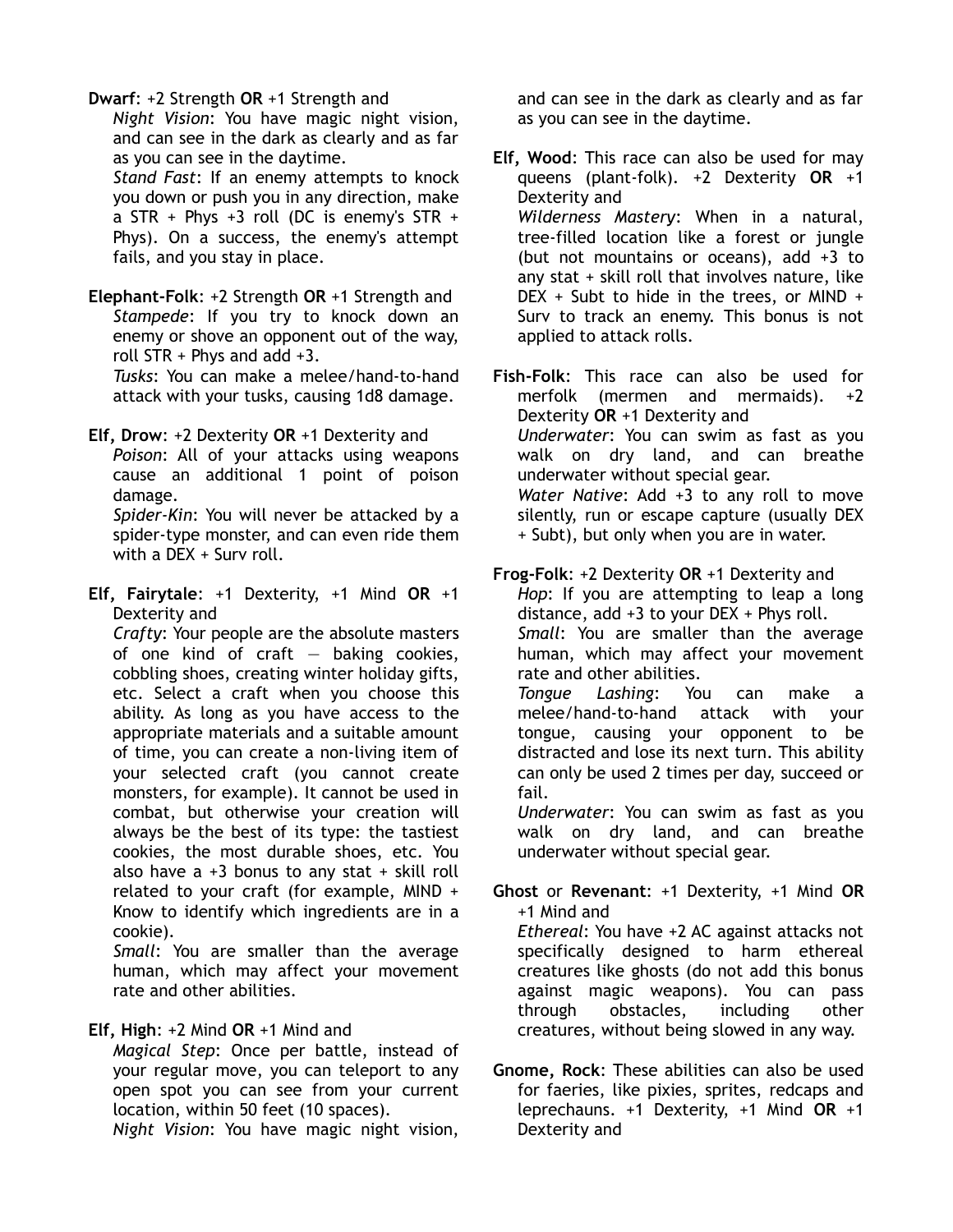*Minor Arcana*: Choose one first level spell from any spell list when creating the character (for gnomes, this is typically the illusionist spell Silent Image). You can use this spell without having to spend hit points 3 times per day.

*Night Vision*: You have magic night vision, and can see in the dark as clearly and as far as you can see in the daytime.

*Small*: You are smaller than the average human, which may affect your movement rate and other abilities.

Pixie fairies can also fly as fast as they can walk on dry land.

**Gnome, Tinker**: This race can also represent heroic goblins or dragon-like kobolds. +2 Mind **OR** +1 Mind and

*Small*: You are smaller than the average human, which may affect your movement rate and other abilities.

*Tinker*: You have a +3 bonus to create or disassemble non-living items (traps, vehicles, weapons, etc.). Creating an item is usually MIND + Know, while disassembling one is usually MIND + Subt.

## **Half-Angel**: +2 Mind **OR** +1 Mind and

*Divine Providence*: If you fail an attack or stat + skill roll, immediately roll it a second time, including the same modifiers as you used on the first roll. This ability can be attempted a number of times equal to your MIND bonus each day, succeed or fail. A single roll can only be rerolled once.

**Half-Demon** or **Half-Devil**: +1 Strength, +1 Mind **OR** +1 Mind and

*Night Vision*: You have magic night vision, and can see in the dark as clearly and as far as you can see in the daytime.

*Wicked Aura*: On a MIND + Comm or STR + Comm roll to cause fear and terror, or a MIND + Comm roll to supernaturally charm and convince someone to agree with you, add +3 to your roll. This ability can be attempted a number of times equal to your MIND bonus each day, succeed or fail.

**Half-Dragon**: +1 Dexterity, +1 to any two skills **OR** +1 Dexterity and *Breath Weapon*: You have a breath weapon

missile/ranged attack (range 10 x 10-foot or

2 x 2-space cone or square) causing 1d6 damage +1 every three levels (level 3, 6, 9, etc.) to each enemy in the area. Choose the type of damage for this special ability when creating the character: cold, fire, poison, lightning, or acid. You can use this ability once per battle, succeed or fail.

*Night Vision*: You have magic night vision, and can see in the dark as clearly and as far as you can see in the daytime.

**Half-Elemental**: Choose one element when creating the character, either air, earth, fire or water. +1 Strength and +1 Dexterity OR +1 Dexterity and

*Elemental Power*: You gain special abilities depending on your elemental type.

Air Half-Elemental: Sprint (see Horse-Folk) Earth Half-Elemental: Stand Fast (see Dwarf) Fire Half-Elemental: Your Elemental Strike attacks cause +1d8 instead of +1d4 damage Water Half-Elemental: Slippery (see Lizard-Folk) and Underwater (see Fish-Folk) *Elemental Strike*: All of your attacks in one battle cause an additional +1d4 damage (+1d8 for Fire Half-Elementals). This ability can only be used in one battle per day.

**Half-Giant**: +2 Strength **OR** +1 Strength and *Stamina*: Add +1 to your Armor Class, and double the number of hit points you gain each level (for example, if you roll a 3, you gain 6 hit points).

**Half-Orc**: +1 Strength, +1 to Physical, +1 to any other skill **OR** +1 Strength and *Battle Fury*: When making a melee/hand-tohand attack, if you roll the maximum amount of damage on at least one of your damage dice (for example, an 8 when rolling 2d8), roll an additional 1d6 to determine damage. If you roll a 6 on that die, do not roll again. If you are using critical hit rules, figure the battle fury damage before applying the effects of the critical hit. You can use this ability a number of times per day equal to your STR bonus.

# **Halfling**: +2 Dexterity **OR** +1 Dexterity and

*Resist Fear*: On a MIND + Surv roll to resist fear and terror, add +3 to your roll. *Small*: You are smaller than the average human, which may affect your movement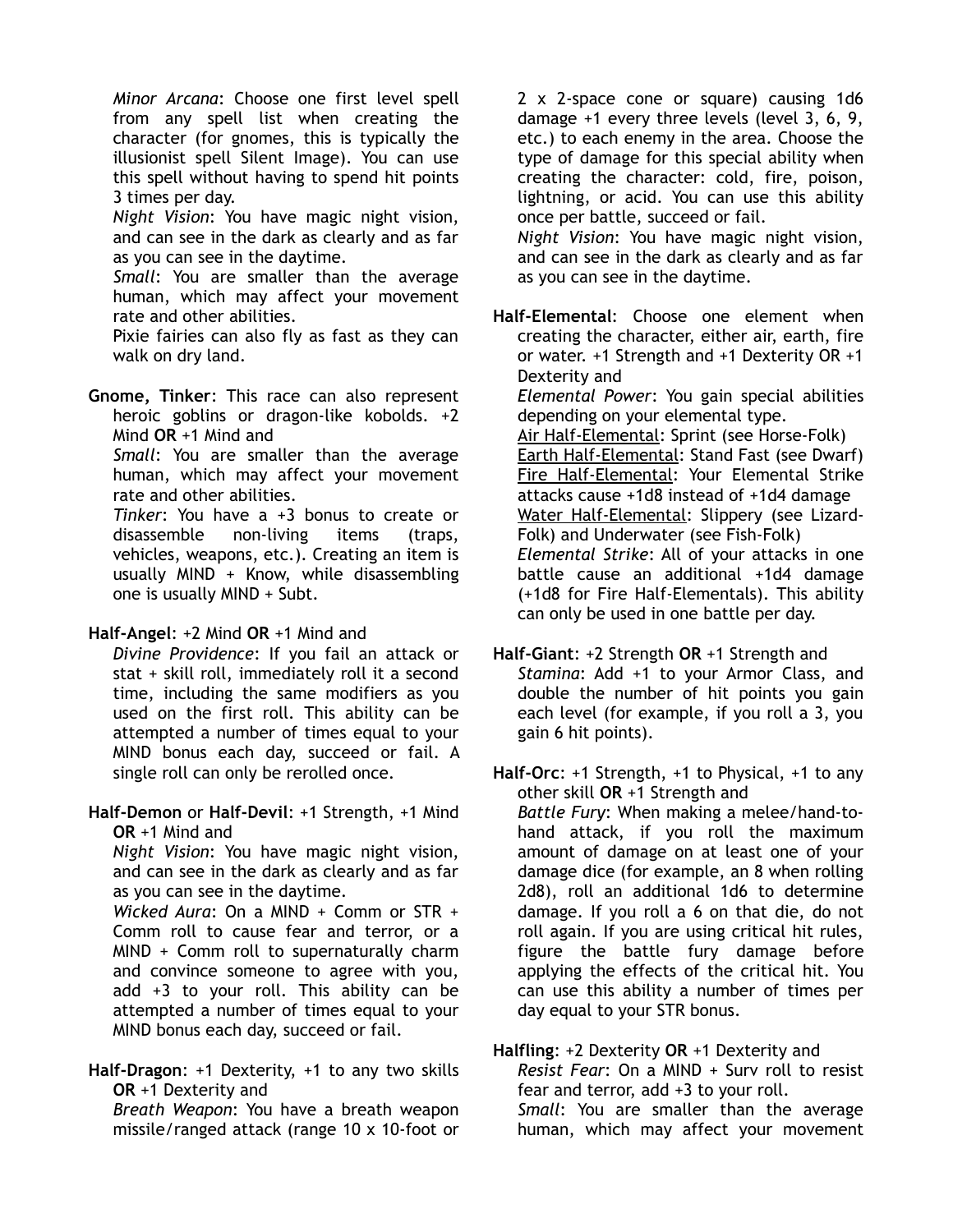rate and other abilities.

*Throwing*: You also have a +1 to missile/ranged attack rolls, but only with thrown weapons.

**Hawk-Folk**: +2 Dexterity **OR** +1 Dexterity and *Flight*: You can fly as fast as you walk on dry land.

*Keen Eyesight*: If you are attempting to spot something hidden or find something that is very tiny (usually MIND + Subt or MIND + Tech), add +3 to your roll.

*Talons*: You can make a melee/hand-to-hand attack with your claws, causing 1d4 damage.

**Horse-Folk**: +2 Strength **OR** +1 Strength and *Enduring*: Add +3 to any STR + Phys roll to resist or overcome an environmental hazard, like intense heat or a heavy weight. This bonus does not apply when attempting to avoid attacks made by an opponent. *Sprint*: You move an additional 5 feet (1

space) each turn.

**Human**: +1 to any four skills **OR** +2 to any two skills and *Many Talents*: When you use this ability, roll 1d6 along with the 1d20 you normally roll when attacking or making a stat + skill roll. Add the results together to find your final die result for the attack or action. You can

use this ability successfully 3 times per day.

**Insect-Folk**: +1 Strength, +1 Dexterity **OR** +1 Dexterity and

*Chitin*: Add +1 to your AC.

*Flight*: You can fly as fast as you walk on dry land.

*Hive Mind*: If you are helping another character accomplish a task outside of combat (using a stat  $+$  skill roll), add  $+3$  to your roll. You can use this ability MIND bonus x 2 times per day.

**Lizard-Folk**: +2 Dexterity **OR** +1 Dexterity and *Bite*: You can bite, using your melee/handto-hand attack bonus, causing 1d4 damage. *Slippery*: On a DEX + Subt roll to escape capture, add +3 to your roll. *Sprint*: You move an additional 5 feet (1 space) each turn. *Underwater*: You can swim as fast as you

walk on dry land, and can breathe

underwater without special gear.

**Logical Thinker**: You are extremely intellectual, and rarely show your emotions. +2 Mind **OR** +1 Mind and *Emotional Control*: Add +3 to any attempt to resist being psychologically or supernaturally influenced (intimidated, frightened, tricked by an illusion, mentally controlled, etc.). This is usually MIND + Know.

**Lycanthrope** or **Were-Creature**: +1 Strength, +1 Dexterity **OR** +1 Dexterity and

*Alternate Form*: You can transform into a specific type of wild animal, and only that type of animal, a number of turns per day equal to your STR bonus. You do not gain hit points for changing into your alternate form using this special ability, but use the statistics and bonuses of the creature instead of your own while in animal form. You cannot speak, use equipment or other abilities of your original form when in animal form.

*Night Vision*: You have magic night vision, and can see in the dark as clearly and as far as you can see in the daytime.

**Mechanical Construct**: +2 Strength **OR** +1 Strength and

*Durable*: You have Damage Resistance of 2 (you lose 2 fewer hit points each time you take damage, except when casting spells). *Machine*: You do not need to eat, drink, sleep or breathe. You are immune to poisons, diseases and toxins intended for non-mechanical creatures.

**Minotaur**: +2 Strength **OR** +1 Strength and *Bull Rush*: When you charge, you can make an attack with your horns, causing 2d4 damage. *Horns*: You also can make a standard melee/hand-to-hand attack with your horns,

causing 1d6 damage.

**Rat-Folk**: +2 Dexterity **OR** +1 Dexterity and *Scurry*: Add +3 to any roll to move silently, hide or escape without being caught (usually DEX + Subt).

*Small*: You are smaller than the average human, which may affect your movement rate and other abilities.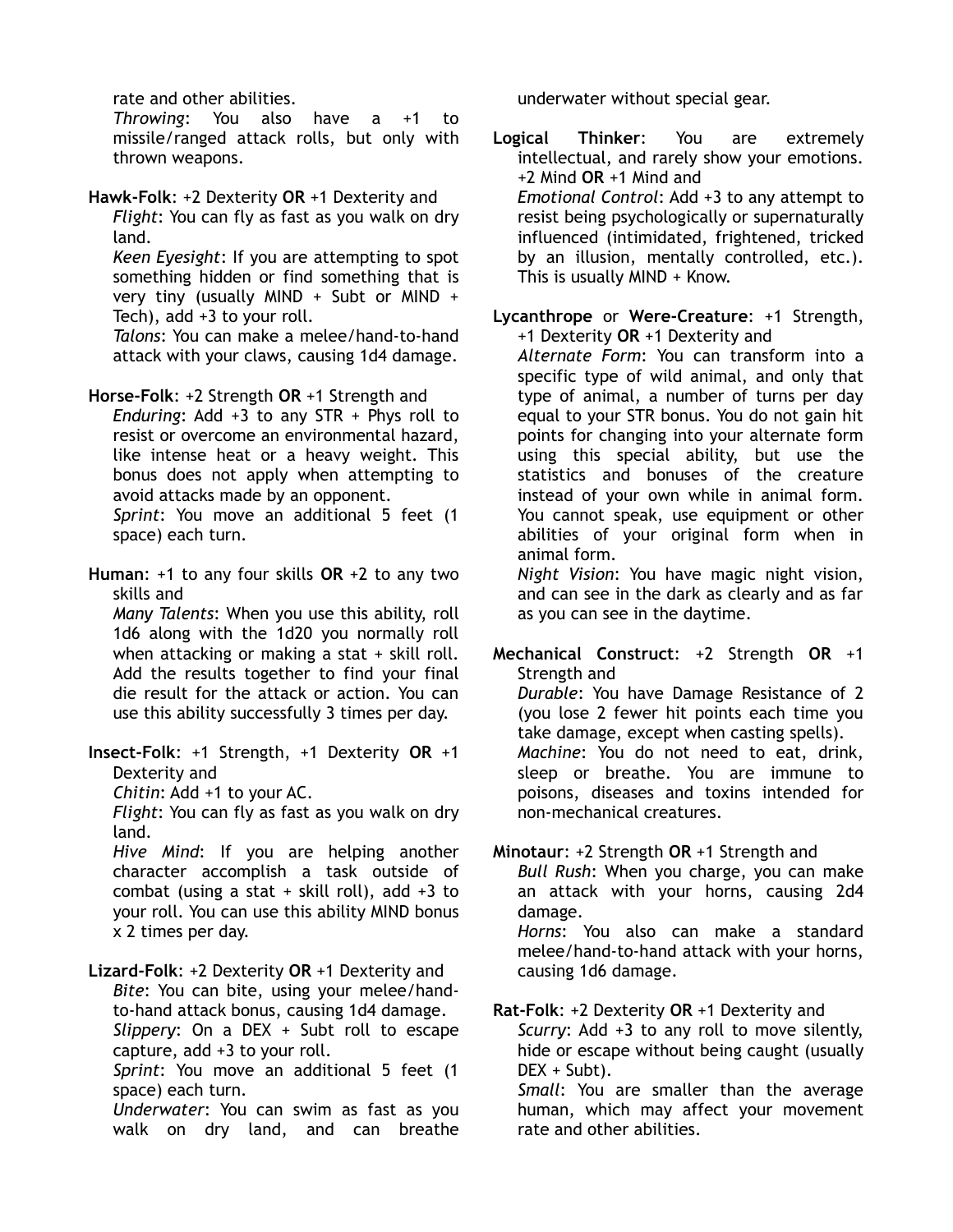*Sprint*: You move an additional 5 feet (1 space) each turn.

**Sasquatch**: This represents any strong, hairy beast-man. +2 Strength **OR** +1 Strength and *Bear Hug*: Make a STR + Phys roll to grab an opponent. Each turn you hold on to that opponent, as your attack for that turn, you can squeeze the enemy for 1d4 + STR bonus damage. This bear hug attack hits automatically. *Muscle*: Add +3 to any STR + Phys roll to use

raw muscle, like bending bars or lifting gates.

**Super-Soldier**: A genetically enhanced ultimate warrior. +1 Strength, +1 Dexterity **OR** +1 Strength and *Powerhouse*: Add +1 to your AC, and an additional +1 every 5 levels (+2 total at level 5, +3 total at level 10, etc.). *Weapon Training*: Choose one specific type of weapon (like rifle, axe or punch). You have a +1 to attack and damage, but only with that type of weapon.

**Troll** or **Ogre**: +2 Strength **OR** +1 Strength and *Hideous*: On a MIND + Comm or STR + Comm roll to cause fear and terror, add +3 to your roll. You are hated and feared everywhere you go, except among others of your kind. *Regeneration*: At the beginning of each of your turns, you recover up to 2 hit points if you have lost any.

**Turtle-Folk**: +1 Strength, +1 Mind **OR** +1 Strength and

*Shell*: Add +3 to your AC.

*Underwater*: You can swim as fast as you walk on dry land, and can breathe underwater without special gear.

**Tyrannosaur-Folk**: +2 Strength **OR** +1 Strength and *Super-Predator*: You can make a melee/hand-to-hand attack with your bite,

causing 1d10 damage. On a damage die roll

result of 10, roll again, and add the new result to the amount of damage you cause. If you roll 10 a second time, do not roll a third time.

*Tough*: Add +1 to your AC.

**Vampire** or **Dhampyr**: +1 Strength, +1 Mind **OR** +1 Strength and

*Bloodsucking*: You have a bite melee/handto-hand attack causing STR bonus damage. You immediately heal hit points equal to the amount of damage the attack causes. You must successfully grab the opponent (STR + Phys vs enemy's STR + Phys roll) to make this attack.

*Night Vision*: You have magic night vision, and can see in the dark as clearly and as far as you can see in the daytime.

**Vampire, Tortured Soul**: +1 Strength, +1 Dexterity OR +1 Dexterity and *Leap*: If you are attempting to leap a long distance, add +3 to your DEX + Phys roll. *Melodramatic*: Add +3 to any attempt to supernaturally charm, calm or entrance another person or creature (usually MIND + Comm). You cannot use this ability to make another person or creature angry or upset. In direct sunlight, you may also sparkle like your body is covered in diamonds.

**Vulture-Folk**: +1 Dexterity, +1 Mind **OR** +1 Mind and

*Flight*: You can fly as fast as you walk on dry land.

*Scheming*: If you are trying to talk someone into doing something, or convincing others to agree with you (usually MIND + Subt or  $MIND + Comm$ , add  $+3$  to your roll.

# **The Wise**: +2 Mind **OR** +1 Mind and

*Deep Wisdom*: Your contributions to a conversation are always respected. Add +3 to any stat + skill die roll using the Knowledge or Communication skills. You can use this ability successfully MIND bonus x 2 times per day.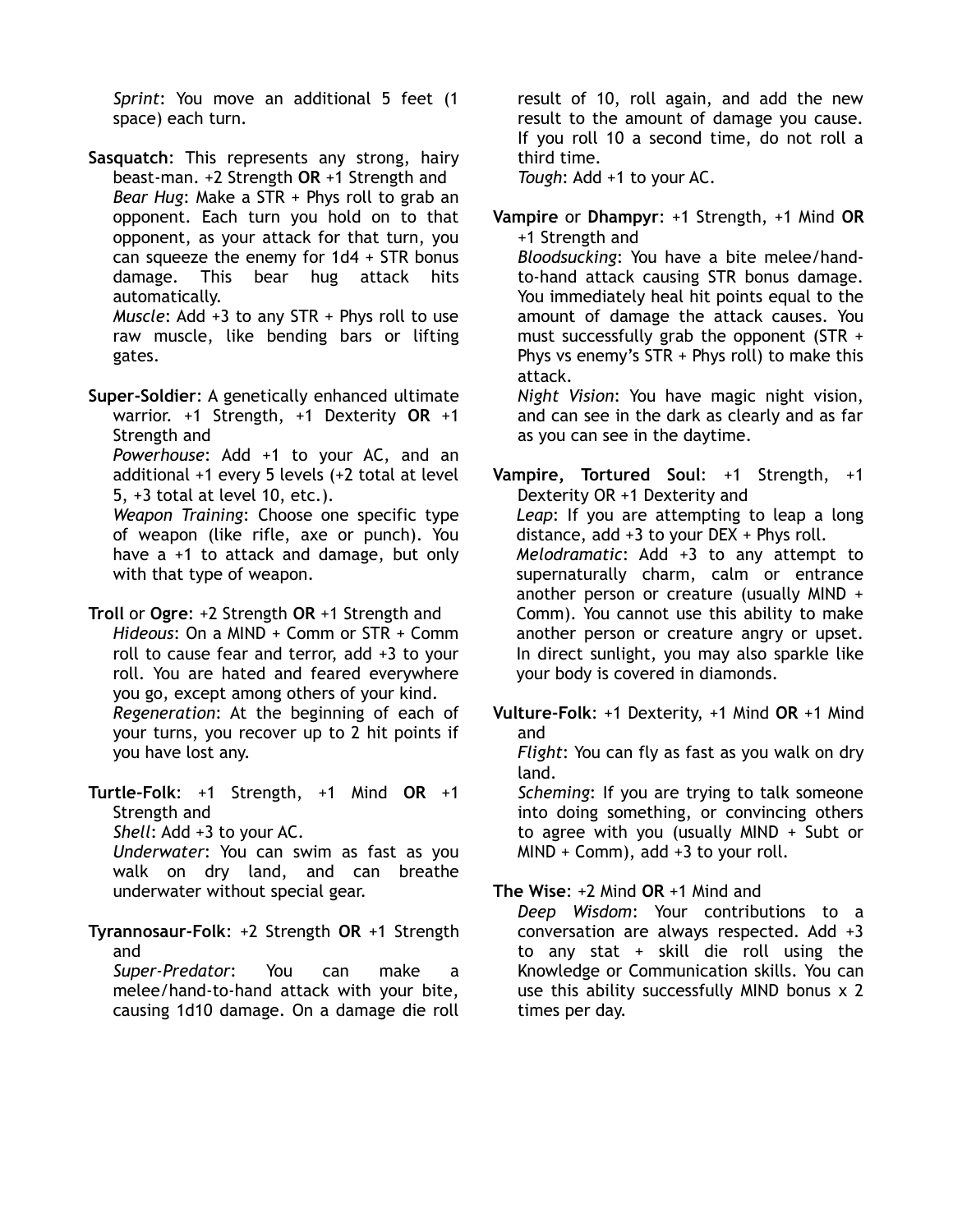### **CLASSES**

Each class provides a bonus to one or more skills, to a total bonus of +3. Two to four class abilities are also listed for each. Feel free to create new classes, using the examples below as guidelines.

Class Types: Several times in the Microlite 20 Purest Essence rules (and the Fantasy Expansion), the four basic classes of cleric, fighter, wizard or magi, and rogue or thief are referred to. For example, a rogue-type character might begin with thieves tools as part of his or her equipment. If your character selects one of the classes below, the Class Type listing will indicate which type most aligns with that class, if needed. The classes can even be simplified further, into the two types of spellcaster (cleric and wizard) and warrior (fighter and rogue).

**Alchemist**: A brewer of potions and creator of explosives — sometimes intentionally.

Class Type: Wizard

+3 Knowledge, Empowering Spells, Quick Thinker, Weird Science

**Animal Master**: Animal masters are skilled warriors on their own, but they work best as a team with their favorite animal companion. An animal master may have grown up a feral child, never knowing his or her own kind, or maybe his or her true self lives alongside the wild creatures of the world.

Class Type: Fighter

+1 Physical, +2 Subterfuge, Animal Companion, Improved Initiative, Speed Boost, Wild Empathy

**Anti-Paladin**: Dark warriors or death knights use the forces of evil to their advantage, striking out with sword and corrupt energy while staying protected behind heavy armor. Class Type: Fighter

> +3 Physical, Heavy Armor And Shields, Magic Blast, Medium Armor

**Arcane Warrior**: Also called a fighter-mage or spellsword, arcane warriors blend spells and steel into one deadly combination.

Class Type: Wizard

+3 Physical, Attack Bonus: Melee/Hand-To-Hand, Arcane Magic

**Archer**: All of an archer's training has been for one goal: To slay all his or her foes with a perfectly placed arrow.

Class Type: Rogue

+3 Subterfuge, Attack Bonus: Missile/Ranged, Cleave (Missile/Ranged), Smite, Twin Shot

**Assassin**: Cloaked in black, assassins are hired killers  $-$  but even those trained in the ways of death can use their skills in the service of good. Class Type: Rogue

> +3 Subterfuge, Monster Knowledge, Sneak Attack, Wall Climb

**Barbarian:** Often wearing little more than a loincloth or a chainmail shirt, the savage barbarian carries a massive sword or axe, and shifts into a berzerker fury when in battle.

Class Type: Fighter

+3 Physical, Brute Force, Medium Armor, Rage

**Bard**: A performer who can channel magic into his or her music, speeches or other art.

Class Type: Rogue

+3 Communication, Good Fortune, Medium Armor, Monster Knowledge, **Performance** 

**Cleric**: A priest of the gods and goddesses of light and goodness. A cleric's choice of deity may influence the spells he or she can cast. Class Type: Cleric

+3 Communication, Divine Magic, Medium Armor, Turn Undead

**Druid**: A priest of the wilderness, the druid doesn't worship the gods but the spirits of nature itself.

Class Type: Cleric

+3 Survival, Lesser Spell List: Druid, Shape Change, Wild Empathy

**Elementalist**: A master of one of the great forces of nature (air, fire, earth or water). His or her Animal Companion is a small elemental, a being composed of wind, flame, rock or waves. Select an elemental type when choosing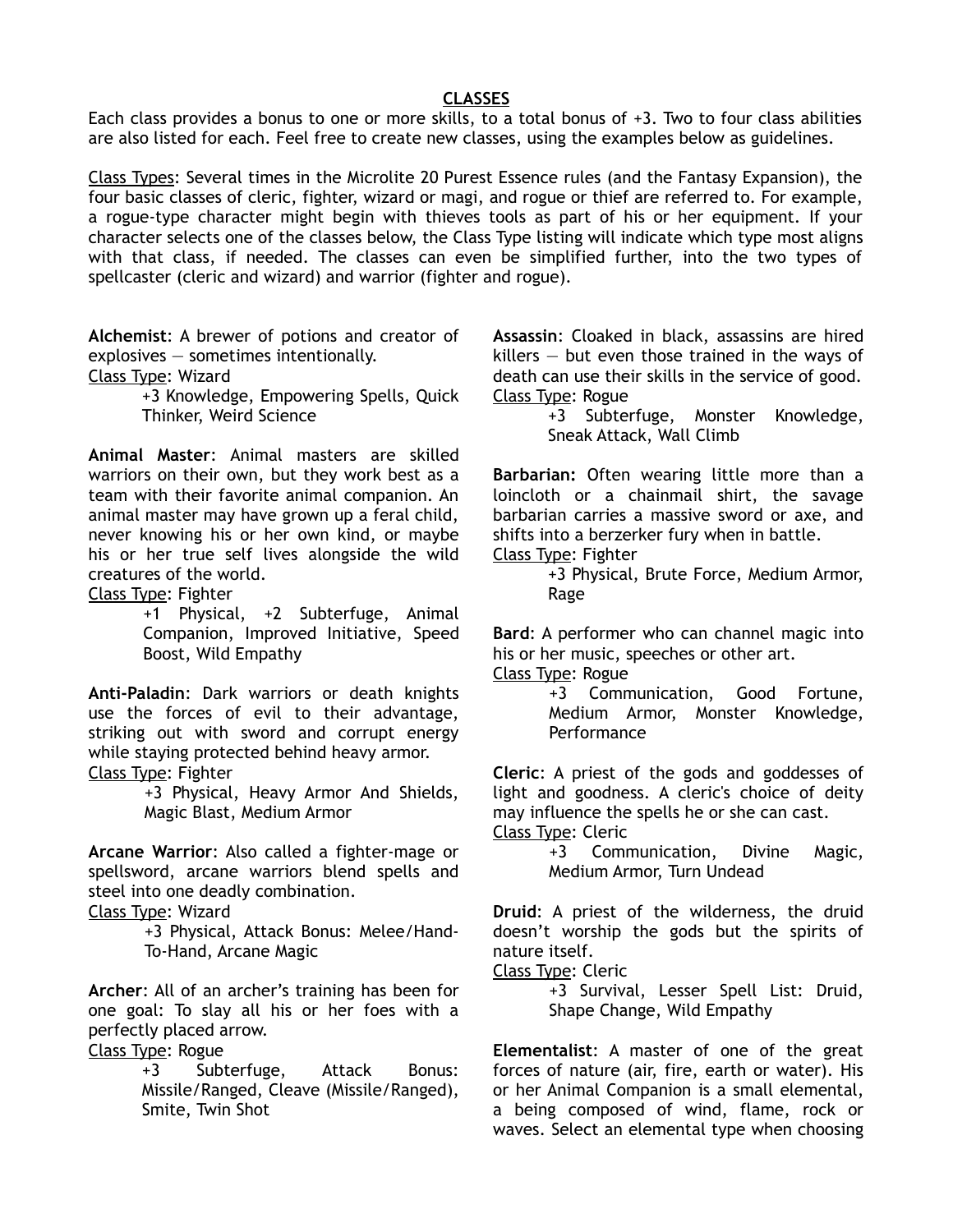this class. The elementalist's Monster Knowledge class ability is used against elementals and other creatures of the opposite type (air vs earth or fire vs water).

Class Type: Cleric

+3 Knowledge, Animal Companion, Lesser Spell List: Druid, Monster Knowledge, Resistance (elemental type)

**Executioner**: The greatest, most brutal weapons find a home in the executioner's hands. They slice and crush with force few other creatures can match.

Class Type: Fighter

+3 Physical, Attack Bonus: Melee/Hand-To-Hand, Brute Force, Cleave (Melee/Hand-To-Hand), Smite

**Fighter**: With a sword in one hand and a shield in the other, a fighter might be a mercenary, a royal guard, a gladiator, or simply a young warrior. He or she prefers to move into combat and attack face-to-face with as many foes as possible.

Class Type: Fighter

+3 Physical, Attack Bonus: Melee/Hand-To-Hand, Cleave (Melee/Hand-To-Hand), Heavy Armor And Shields, Medium Armor

**Gadgeteer**: An inventor who prefers devices of steam and clockwork to magic and swords. Many adventuring gadgeteers are quick to create a tool that fires a bolt of electric energy (the Magic Blast class ability).

Class Type: Wizard

+3 Knowledge, Magic Blast, Weird Science

**Godslayer**: It's fact that the gods exist, but to the humans, elves, dwarves and others who call themselves godslayers, those divine forces are nothing more than really powerful monsters  $$ enemies they seek to eliminate.

Class Type: Fighter

+1 Physical, +2 Knowledge, Anti-Magic Aura, Heavy Armor And Shields, Medium Armor

**Gunslinger**: Quick on the trigger with a black powder pistol (or a crossbow), the gunslinger is at his best in a showdown on a lonely, dusty street or when clearing a dungeon room of enemies.

Class Type: Fighter

+1 Physical, +2 Subterfuge, Attack Bonus: Missile/Ranged, Improved Initiative, Medium Armor, Twin Shot

**Healer**: Most heroes like to wade into battle, but a few prefer the ways of peace, and would rather provide healing to their needy allies. Class Type: Cleric

> +2 Knowledge, +1 Communication, Improved Initiative, Lay On Hands, Reputation (Calm And Friendly), Speed Boost

**Illusionist**: A magician who prefers to trick his foes, instead of attacking them directly.

Class Type: Wizard

+1 Subterfuge, +2 Knowledge, Extending Spells, Lesser Spell List: Illusionist, Monster Knowledge, Widening Spells

**Invoker**: While clerics represent the gods, invokers are living avatars of the gods, channeling their divine power directly onto the battlefield. They are also called oracles.

Class Type: Cleric

+3 Communication, Divine Magic, Medium Armor, Smite

**Jester**: This adventurer can be a jolly companion — or a killer clown.

Class Type: Rogue

+1 Subterfuge, +2 Communication, Good Fortune, Performance, Reputation (Amusing), Wuxia Defenses

**Knight**: Also called a cavalier, a knight takes the fight to the enemy and is most effective on horseback.

Class Type: Fighter

+3 Physical, Attack Bonus: Melee/Hand-To-Hand, Heavy Armor And Shields, Medium Armor, Mount

**Merchant**: A merchant knows the value of gold, and wants it so much, he'll risk his life for it. He has friends in high society and low places, and cash for the times his friends can't help. Class Type: Rogue

> +1 Knowledge, +2 Communication, Connections, Leadership, Medium Armor, Wealth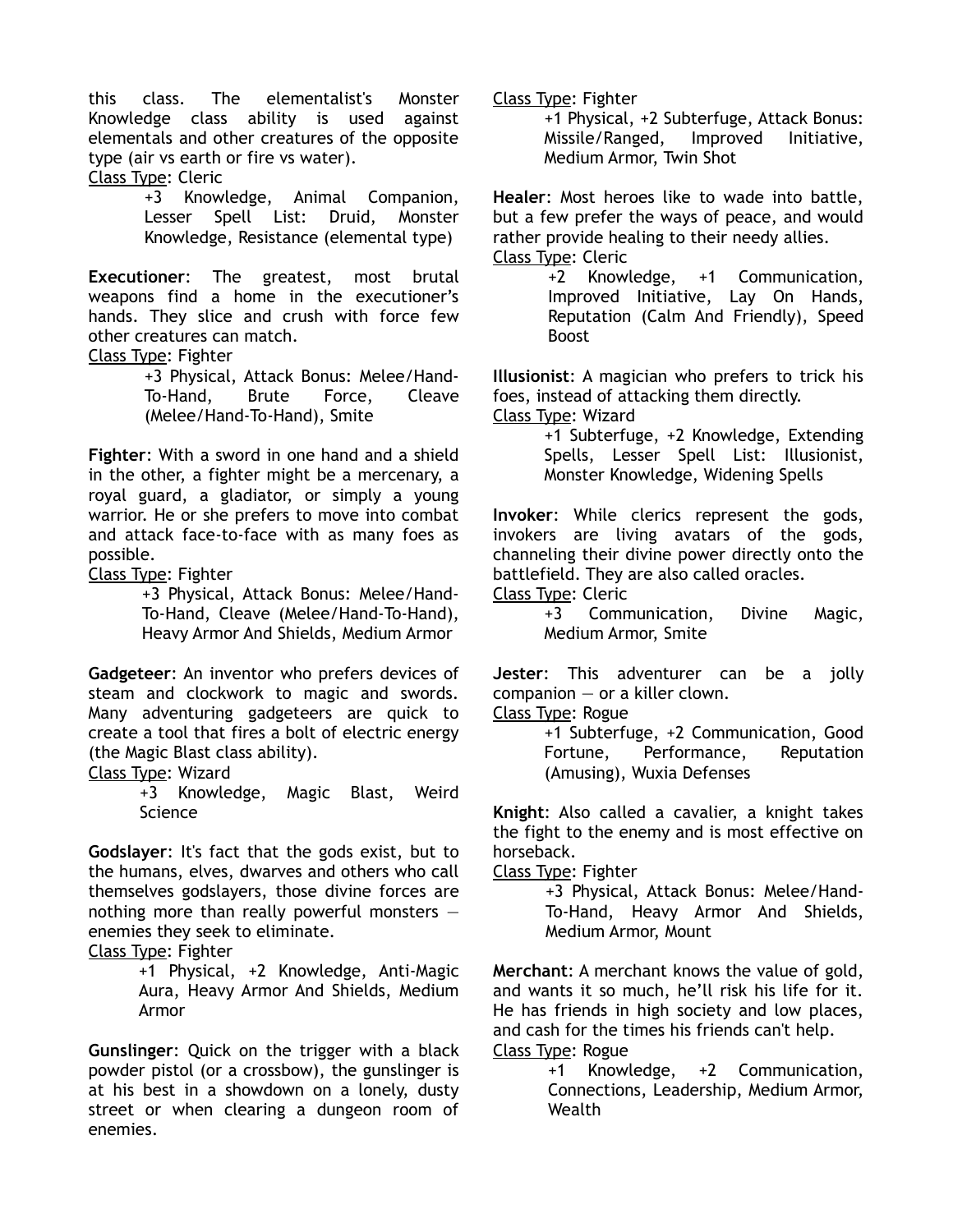**Monk**: A martial arts master who prefers simple weapons like his own two hands to elaborate armor and deep magic.

Class Type: Fighter

+3 Physical, Attack Bonus: Melee/Hand-To-Hand, Two Weapon Fighting, Unarmed Damage, Wuxia Defenses

**Mystic**: No adventurer has more knowledge and talent with the realm of magic than the mystic. Class Type: Wizard

> +3 Knowledge, Arcane Magic, Lesser Spell List: Divine

**Necromancer**: The magic of death is not only for the forces of evil; it's also used by heroes looking to keep the undead under control, and even those hoping to improve the lives of those who are suffering.

Class Type: Wizard

+3 Knowledge, Arcane Magic, Turn Undead

**Ninja**: A silent killer and master of invisibility. Class Type: Rogue

+3 Subterfuge, Improved Initiative, Sneak Attack, Wuxia Defenses

**Noble**: Even the royal and the rich enjoy adventuring from time to time, using their resources, and their ability to talk their way out of any situation (the Performance class ability), to their advantage.

Class Type: Rogue

+1 Subterfuge, +2 Knowledge, Connections, Performance, Reputation (Dignified), Wealth

**Paladin**: A living symbol of justice, the paladin wears heavy armor and strikes with the blessing of his or her deity.

Class Type: Fighter

+3 Physical, Heavy Armor And Shields, Lay On Hands, Medium Armor, Smite

**Psion**: This adventurer concentrates on using his or her natural mental abilities.

Class Type: Wizard

+3 Knowledge, Extending Psionics, **Psionics** 

**Psychic Warrior**: A swordsman who combines a blade of crystal or light with powers of the mind.

Class Type: Cleric

+3 Physical, Attack Bonus: Melee/Hand-To-Hand, Psionics

**Ranger**: A hunter and survivalist, talented with the blade and the bow.

Class Type: Rogue

+3 Survival, Attack Bonus: Missile/Ranged, Medium Armor, Monster Knowledge, Wild Empathy

**Rogue**: A thief, pickpocket and trap-springer. Class Type: Rogue

> +3 Subterfuge, Improved Initiative, Sneak Attack, Trapfinding

**Rune Warrior**: A rune warrior's magic is found in the form of elaborate symbols drawn on armor, weapons and even skin.

Class Type: Fighter

+2 Physical, +1 Knowledge, Brute Force, Heavy Armor And Shields, Lesser Spell List: Arcane, Medium Armor

**Samurai**: A fighter whose life means nothing without honor. He aspires to wear the full suit of armor that is hallmark of a warrior tradition. Class Type: Fighter

> +3 Physical, Brute Force, Cleave (Melee/Hand-To-Hand), Medium Armor, Reputation (Honorable)

**Scholar**: The adventuring scholar is a non-spell caster who uses his book learning to aid him in battle. He or she can Lay On Hands, applying knowledge of anatomy to the victim to heal its wounds. Some scholars are secular researchers of history and legend, while others are religious folk who want to do good in a deity's name even without the magic that fuels a cleric.

Class Type: Rogue

+3 Knowledge, Lay On Hands, Medium Armor, Monster Knowledge, Wild Empathy

**Shaman**: A shaman uses the magic of nature and the gods to help his or her people, and to make the wilderness a safer place for the faithful.

## Class Type: Cleric

+3 Communication, Animal Companion, Divine Magic, Lesser Spell List: Druid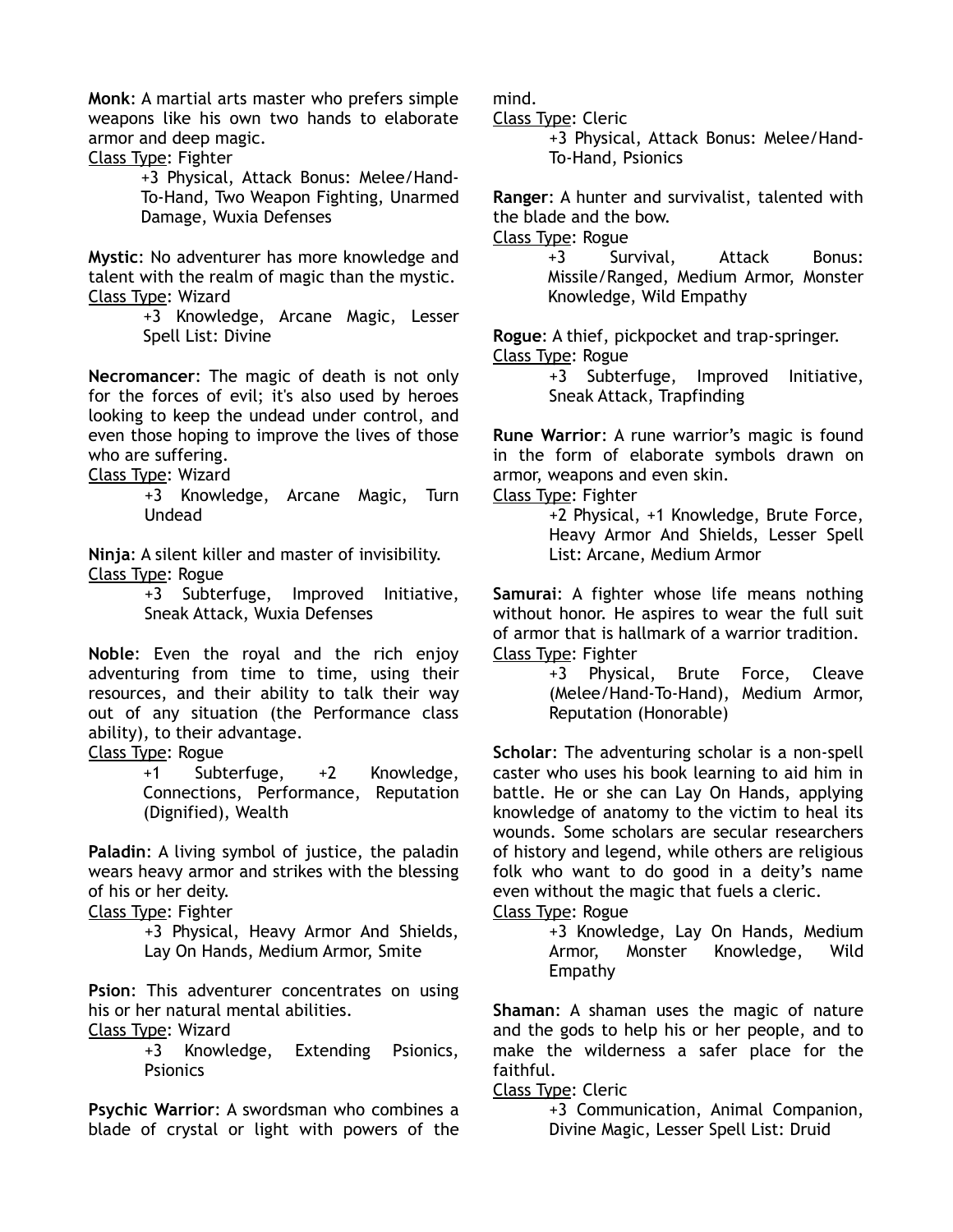**Sorcerer**: A sorcerer is born with the innate ability to use magic, and often turns it toward battle, causing damage and enhancing attacks. Because they can cast spells without training, others may regard them as strange or frightening.

Class Type: Wizard

+3 Knowledge, Arcane Magic, Attack Bonus: Magic/Supernatural

**Summoner**: Some spellcasters find their arcane power in a bond with a single mighty magical creature, or in the ability to call forth legions of otherworldly beasts. Summoners that connect with demons and devils are called diabolists, and summoners who channel the wisdom and strength of their ancestors are called wise men or wise women. The Animal Companion ability can be used for any single type of summoned creature, not just an animal (choose when selecting the ability).

Class Type: Wizard

+3 Knowledge, Animal Companion, Arcane Magic

**Swashbuckler**: With a fine blade in one hand and a glass of fine wine in the other, swashbucklers bring refinement and a sense of humor to adventuring.

Class Type: Rogue

+1 Physical, +2 Subterfuge, Attack Bonus: Melee/Hand-To-Hand, Reputation (Dashing), Weapon Finesse, Wealth

**Timelost Scientist**: The scientist's own inventions sent him spiraling dimensions, where knowledge of chemistry and medicine  $-$  and devices he's created himself  $$ has made him the center of attention.

Class Type: Wizard

+3 Knowledge, Good Fortune, Reputation (Intelligent), Weird Science

**Timelost Warrior**: A quirk of magic or science has transported the soldier from a modern-day war zone or a future military force to a world of fantasy.

Class Type: Fighter

+2 Physical, +1 Knowledge, Attack Bonus: Missile/Ranged, Leadership, Medium Armor, Twin Shot

**Twin Blade**: Twin blades have a sharp edge in each hand. They become whirlwinds of steel, charging into the fray with daggers, axes or whatever deadly tool they're best with.

Class Type: Fighter

+3 Physical, Attack Bonus: Melee/Hand-To-Hand, Improved Initiative, Medium Armor, Two Weapon Fighting

**Wanderer**: The wanderer is a master of the wilderness, both mundane and magical.

Class Type: Rogue

+1 Subterfudge, +2 Survival, Lesser Spell List: Druid, Medium Armor, Speed Boost, Wild Empathy

**Warlock**: Few adventurers can embrace the forces of evil and remain on the side of light, but warlocks are able to use dark magic to their own ends. They are also called witches.

Class Type: Wizard

+1 Subterfuge, +2 Knowledge, Lesser Spell List: Arcane, Magic Blast, Quick **Thinker** 

**Warlord**: As leader of a squad of soldiers or adventurers, warlords can hold their own in a world of spellcasters thanks to their stubborn refusal to bow to the power of magic.

Class Type: Fighter

+2 Physical, +1 Communication, Anti-Magic Aura, Leadership, Medium Armor

**Wild Mage**: Wild mages blend spells with strange rituals to open their minds to all kinds of magic, light and dark, twisted and pure. Class Type: Wizard

+3 Knowledge, Arcane Magic, Wild Magic

**Wizard**: A master of magic, learned from spell books and ancient runes.

Class Type: Wizard

+3 Knowledge, Arcane Magic, Empowering Spells

**Wrathbringer**: Also called inquisitors, wrathbringers seek out evil in all its corrupting forms, and use magic and might to destroy it. Class Type: Cleric

+3 Physical, Attack Bonus: Melee/Hand-To-Hand, Lesser Spell List: Divine, Medium Armor, Turn Undead